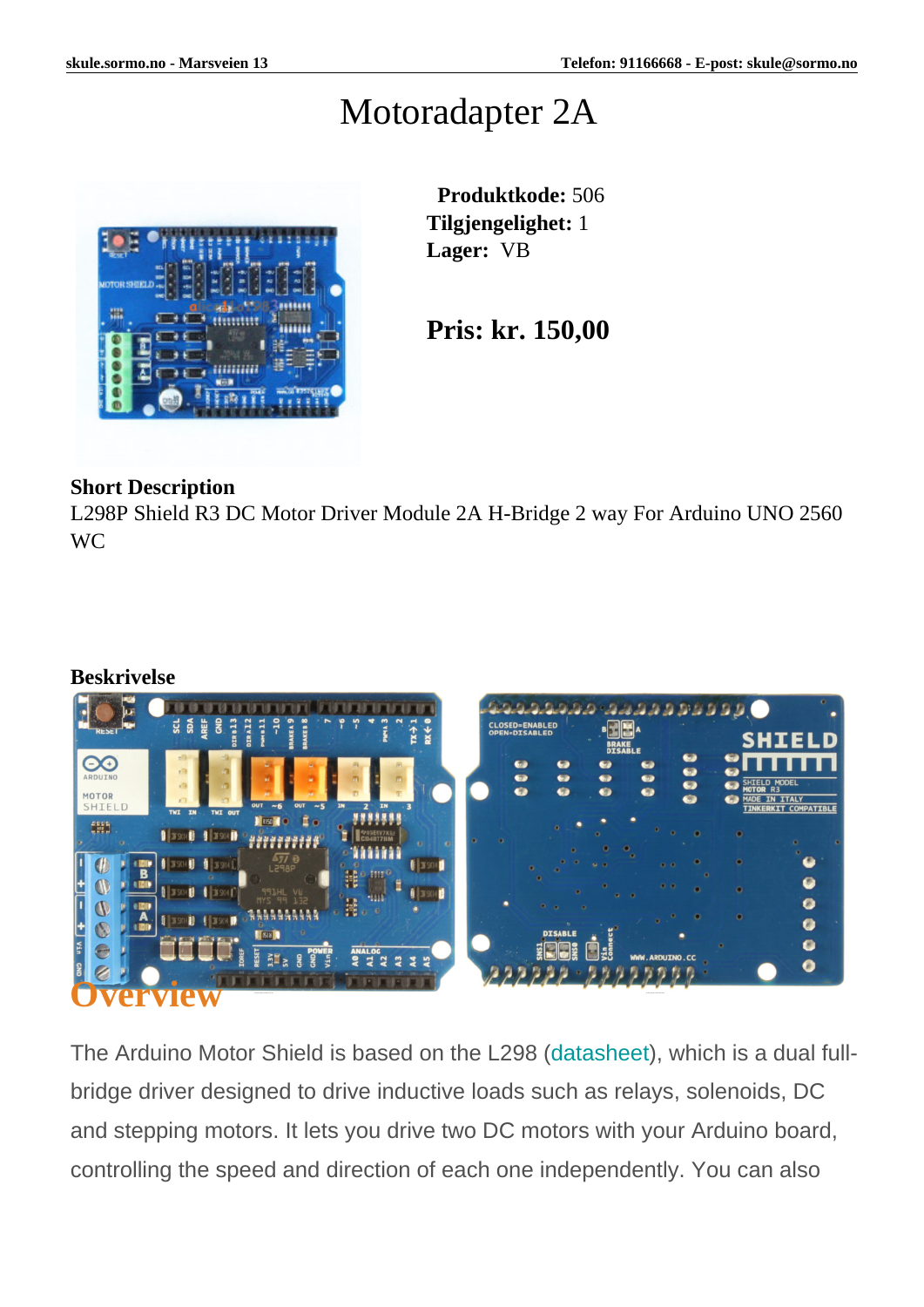measure the motor current absorption of each motor, among other features. The shield is TinkerKit compatible, which means you can quickly create projects by plugging TinkerKit modules to the board.

#### **Summary**  $\mathbb{F}_{\alpha}$ ler controller  $V_{-}$  Drives 200 and  $\mathbb{F}_{\alpha}$ **Schematic & Reference Design**

EAGLE files: [arduino\\_MotorShield\\_Rev3-reference-design.zip](https://www.arduino.cc/en/uploads/Main/arduino_MotorShield_Rev3.zip) Schematic: arduino MotorShield Rev3-schematic.pdf

## **Power**

The Arduino Motor Shield must be powered only by an external power supply. Because the L298 IC mounted on the shield has two separate power connections, one for the logic and one for the motor supply driver. The required motor current often exceeds the maximum USB current rating.

External (non-USB) power can come either from an AC-to-DC adapter (wallwart) or battery. The adapter can be connected by plugging a 2.1mm centerpositive plug into the Arduino's board power jack on which the motor shield is mounted or by connecting the wires that lead the power supply to the Vin and GND screw terminals, taking care to respect the polarities.

To avoid possible damage to the Arduino board on which the shield is mounted, we reccomend using an external power supply that provides a voltage between 7 and 12V. If your motor require more than 9V we recommend that you separate the power lines of the shield and the Arduino board on which the shield is mounted. This is possible by cutting the "Vin Connect" jumper placed on the back side of the shield. The absolute limit for the Vin at the screw terminals is 18V.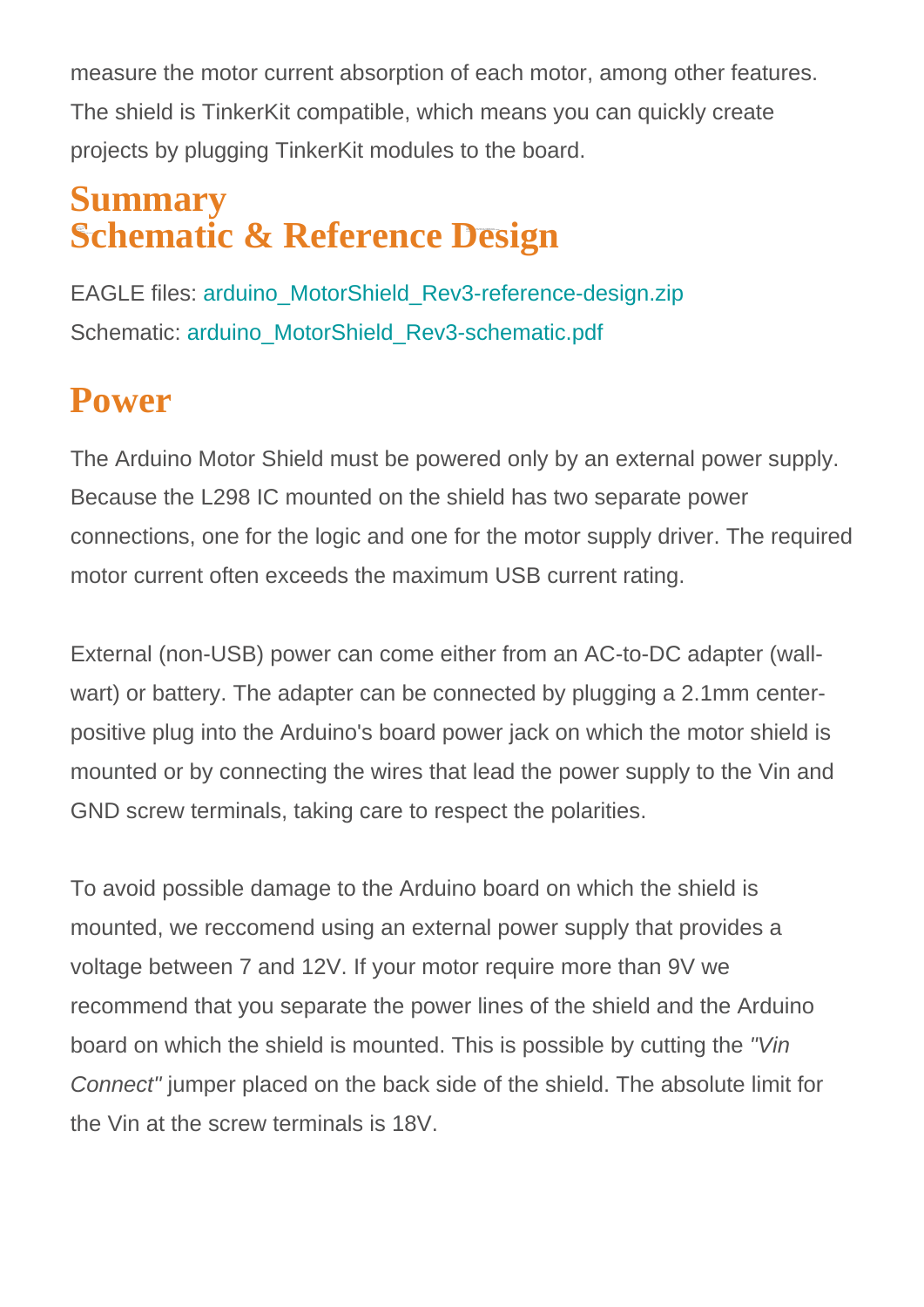The power pins are as follows:

Vin on the screw terminal block, is the input voltage to the motor connected to the shield. An external power supply connected to this pin also provide power to the Arduino board on which is mounted. By cutting the "Vin Connect"jumper you make this a dedicated power line for the motor.

GND Ground on the screw terminal block.

The shield can supply 2 amperes per channel, for a total of 4 amperes maximum.

# **Input and Output**

This shield has two separate channels, called A and B, that each use 4 of the Arduino pins to drive or sense the motor. In total there are 8 pins in use on this shield. You can use each channel separately to drive two DC motors or combine them to drive one bipolar stepper motor.

The shield's pins, divided by channel are shown in the table below:

Function production production production production production production production production production production production production production production production production production production production prod direction direction direction direction direction direction direction direction direction direction direction d PWM D3 D11 Brake D9 D8 Current Sensing Andreas Andreas Andreas Andreas Andreas Andreas Andreas Andreas Andreas Andreas Andreas Andreas

If you don't need the Brake and the Current Sensing and you also need more pins for your application you can disable this features by cutting the respective jumpers on the back side of the shield.

The additional sockets on the shield are described as follow:

Screw terminal to connect the motors and their power supply.

- 2 TinkerKit connectors for two Analog Inputs (in white), connected to A2 and A3.
- 2 TinkerKit connectors for two Aanlog Outputs (in orange in the middle),